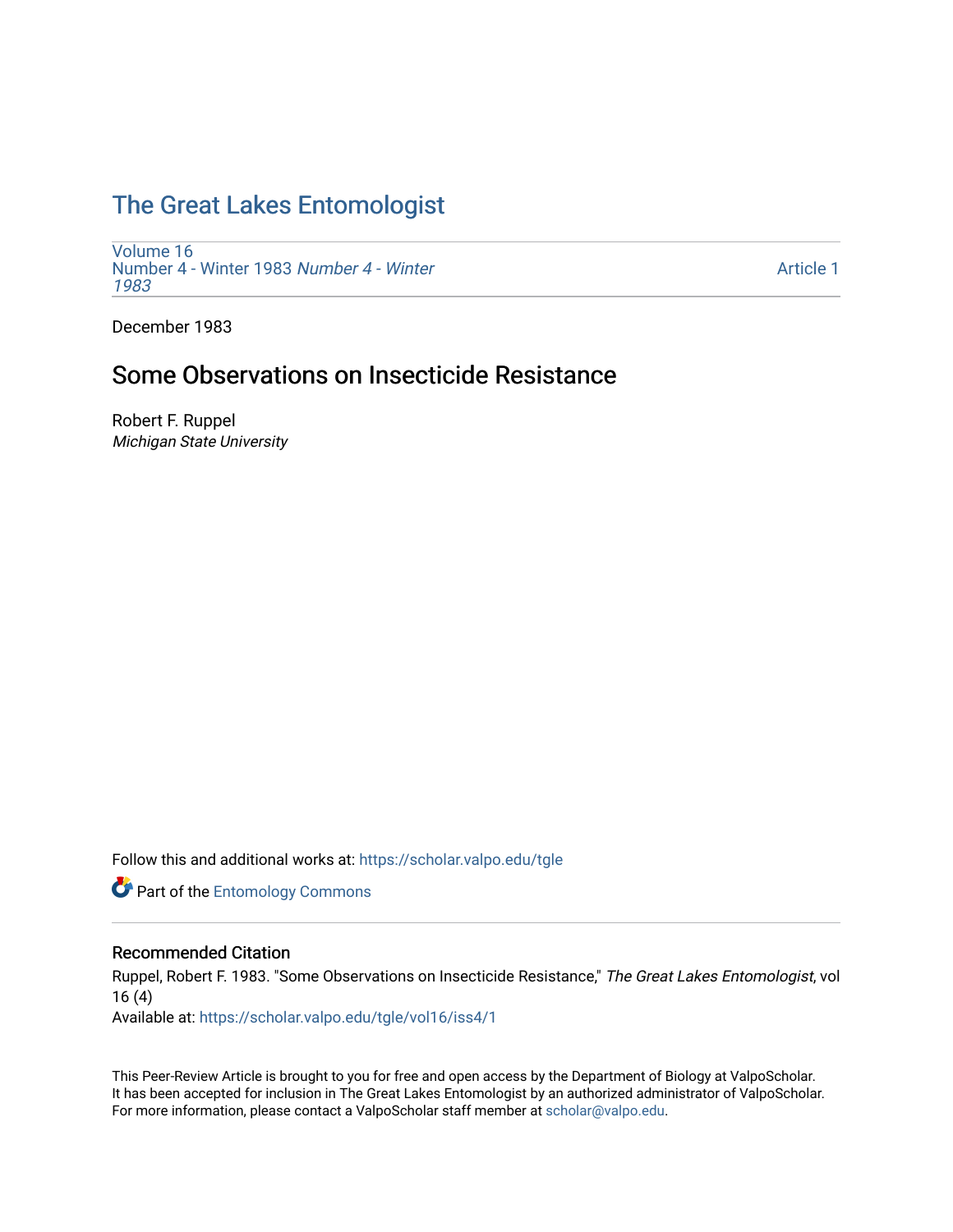#### **SOME OBSERVATIONS ON INSECTICIDE RESISTANCE1**

Robert F. Ruppe $I<sup>2</sup>$ 

#### ABSTRACT

A model for development of resistance to an insecticide in an insect population is presented. The rate of development of resistance increased with increases in the proportion of the breeding population exposed to the insecticide and with increases in the survival from exposure to the insecticide. Restricting application of insecticides to an "only if needed" basis and, within limits, dosages that assure minimal survival of the exposed insects are suggested as means of impeding resistance to insecticides. The huge gene pools represented by the large populations of pest species are assumed to maintain insecticide resistance as a continuing problem in crop protcction.

Individual insects vary in their susceptibility to insecticides. This is most clearly seen in laboratory tests in which insects selected for uniformity are exposed to different dosages of an insecticide. That some insects survive dosages that kill their cohorts is expected in these tests and the log-probit curve is well established as descriptive of the relationship of dosage-mortality. This curve is an asymmetrical sigmoid with a short lower end, a rapidly ascending central portion, and prolonged upper end (Fig. 1). The important part of the curve for this discussion is the prolonged upper end that shows that a few individuals, even among the relatively small number of insects used in laboratory trials, can survive dosages that will kill the great bulk of their companions.

Field testing of insecticides is done under much more variable conditions than in the laboratory. The insects vary in size, vigor, sex, and even in stage; the exposure of the individuals is variable and some may escape exposure entirely; and the results are always subject to the specific circumstances (such as weather) at the time. Insecticide, dosage, type and time of application, formulation, and other details for practical control are selected on their expected reliability in reducing the numbers of insects. The recommended dosage would usually place it high on the log-probit curve if it were a laboratory test. If accepted. the insecticide may be widely used and enormous numbers of that insect will be exposed to that insecticide.

Insect populations are so huge that every possible combination of genes is bound to occur. These combinations probably include genotypes that confer some degree of immunity to insecticides. or any other control measure, that could be used against that insect. A smaller portion of the individuals with these genes will be killed by exposure to the insecticide than will those with the susceptible genetic make up. It is the percentage of the insects killed that is measured in most control studies even though it is the number that survive to cause damage that should be of concern. Even more importantly it is the survivors that will breed succeeding generations. The differential survival of resistant and susceptible individuals over time can result in a high enough frequency of resistant genes that the population can no longer be adequately controlled with the standard application of the insecticide.

The development of resistance through the selective reduction in frequency of the susceptible genes is simple in concept. The actual development of a resistant population in the field. however, is subject to a multitude of highly specific circumstances. One such

lJournal Ankle Number 10963 of the Agricultural Experiment Station of Michigan State Cniversity.

<sup>:</sup>Department of Entomology, Michigan State University, East Lansing, MI 48824.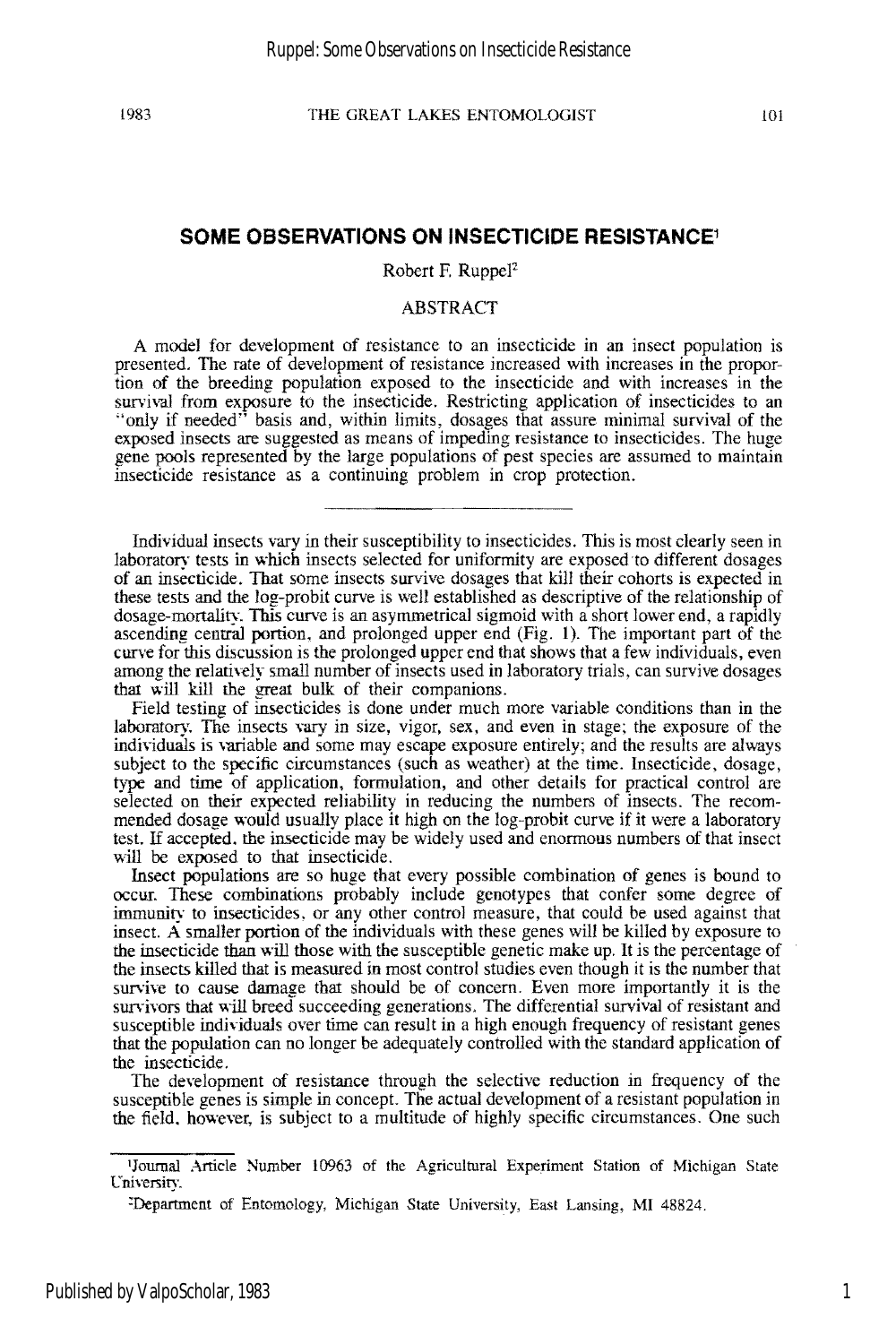

Fig. 1. Percent mortality on dosage of an insecticide for the homozygous susceptible (SS), hybrid,  $(SR)$ , and homozygous resistant  $(RR)$  genotypes used in the example. The  $\delta$ , 10, and 12-unit dosages used in the example are shown.

circumstance, for example, is the continuous, widespread use of a given insecticide that depends entirely on the individual choices of the applicators. With all the alternative materials available, one must wonder why resistant populations ever occur. Cross resistance, resistance to one insecticide conferring some degree of resistance to a second (usually, but not always, a related) insecticide, does occur and can facilitate development of resistance even when more than one insecticide is used. Resistance can, therefore, develop even when several insecticides are used given the proper circumstances, once again.

There are no means of accurately predicting the development of resistance in a given field population to a given insecticide. There are some very general parameters that can be used to make models of the development of resistance, however, to illustrate their importance in resistance. The first of these is the genetics of resistance. Laboratory studies have shown that the inheritance of resistance is rarely simple. Simple escapes from actual exposure and the accumulation of resistant genes from the cross resistance from past applications plus the other special circumstances of all field applications make only gross studies of resistance in the field possible. Because of the uncertainties, a single pair of alleles, S for susceptible and  $\overline{R}$  for resistant, are used to represent the phenotypic responses in the simple model. It is assumed that the alleles affect only resistance and do not otherwise affect the insect and that the individuals with different genotypes (SS, RS, and RR) will mate randomly. The segregation from random matings is expressed by the equation:

 $(S + R)^2 = SS + 2RS + RR$ 

where  $S =$  susceptible and  $R =$  resistant genes.

An important point is that the initial frequency of the resistant gene must be low enough to obtain adequate initial control or the insecticide would be discarded in the original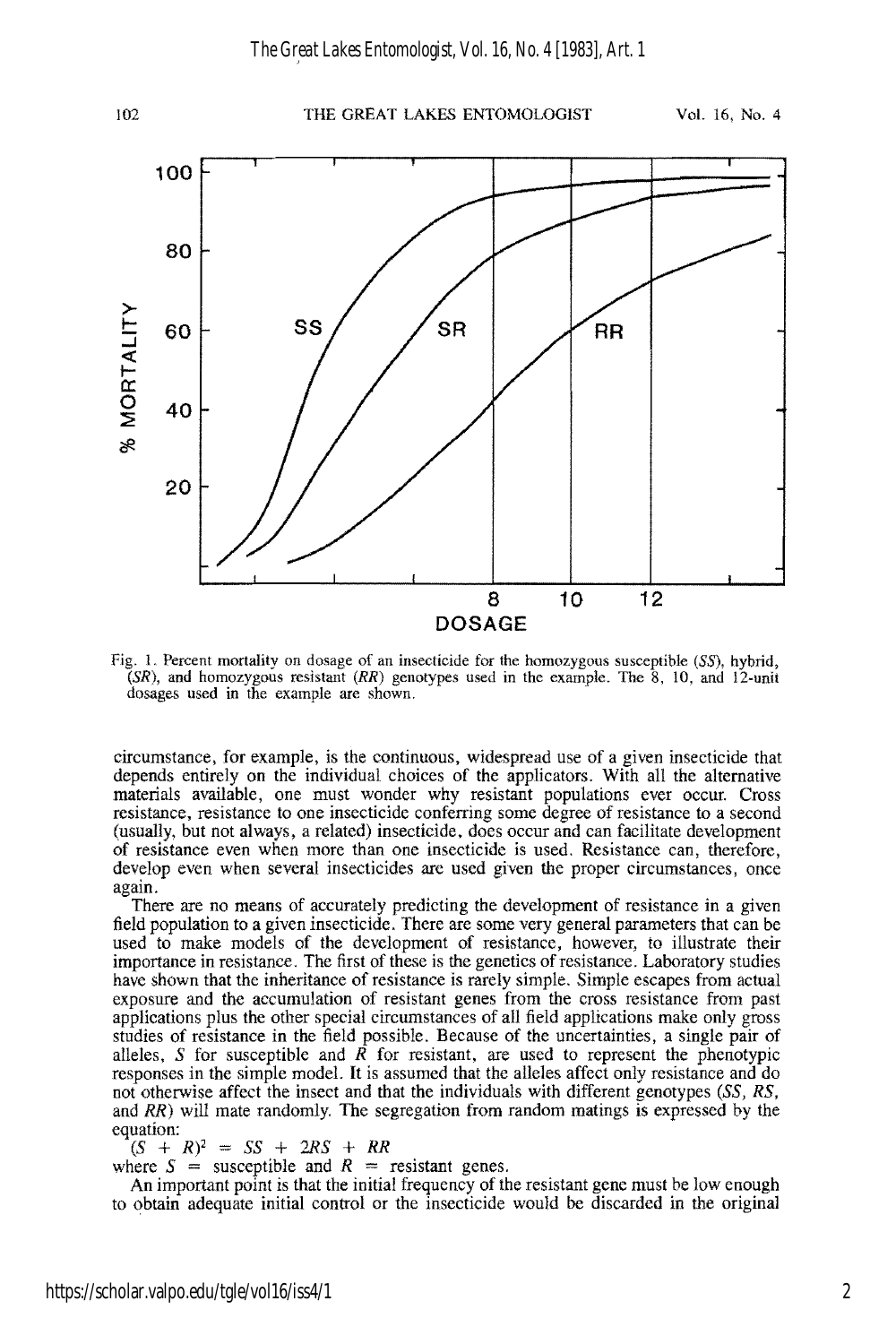screening tests. The proportional numbers of the different genotypes *(SS, RS,* and *RR)* in the population is determined by the equation:

proportional number =  $SS(1 - F)^2 + RSS2F(1 - F) + RR F^2$ 

Where  $F =$  frequency of the resistant gene, *R*. For example if  $F = 0.1$ 

Proportional number= $SS(1-0.1)^2$  + *RS* 2 X 0.1  $(1-0.1)$  + *RR* 0.1<sup>2</sup>

 $=$  0.81 SS<sup>2</sup> + 0.18 RS<sup>2</sup> + 0.01 RR

The model also assumes a differential survival of the insects that are exposed to the insecticide. Note survival, not mortality, is the parameter. The percent-control with a given frequency for the resistant gene, F, and with proportional survivals of A, B, and C for the *SS, RS,* and *RR* geneotypes, respectively, is determined by the equation:

 $\%$  control = 100[1-  $[A(1-\hat{F})^2 + 2BF(1-\hat{F}) + CF^2]$ ] Where  $100 =$  adjustment for percentage and A, B, C, and F are as noted. For example, if  $A = 0.05$ ,  $B = 0.2$ ,  $C = 0.5$ , and  $F = 0.1$ :

 $\%$  control = 100[1 - [0.05(1 - 0.1)<sup>2</sup> + [2 X 0.2 X 0.1(1 - 0.1)] + (0.5 X 0.1<sup>2</sup>)]]

 $= 100 [1 - [0.04505 + 0.036 + 0.005]]$ 

91.85

The differential removal of the S and *R* genes by the insecticide changes the frequency of the *R* gene. The new frequency of the *R* gene, F', among the insects exposed is determined by the equation:

 $F' = [BF(1-F) + CF^2] \div [A(1-F)^2 + 2BF(1-F) + CF^2]$ 

If the values for A, B, C and F used in the prior example are used:

 $F' = (0.018 + 0.005) \div (0.045 + 0.036 + 0.005)$ 

 $= 0.2822$ 

Substituting the changed value, F', of the resistant gene for the original frequency of the gene, F, in the equation for percent control given earlier would result in a percent control of 85.34 of the next generation, a drop of 6.51%, if only the surviving insects exposed to the insecticide were to breed the next generation.

All individuals of a breeding population are rarely (if ever) exposed to an insecticide in the field. In one way or the other some individuals in the treatment area escape contact with the insecticide and some individuals of the breeding population move in from untreated areas. Insects restricted to intensively cultivated crops that are sprayed routinely with insecticides (such as some fruits and vegetables) will have a large proportion of their populations exposed. Insects of more extensively cultivated crops will usually be less exposed to insecticides. There are exceptions. The corn rootworms, *Diabrotica* spp., in field corn developed resistance to the chlorinated hydrocarbon insecticides and undoubtedly still have a large part of their total population exposed to soil insecticides. The proportion of the breeding population exposed to the insecticides will affect the frequency of the S and *R* genes in the subsequent generations as their frequencies in the unexposed portion will remain unchanged while the frequencies in the exposed portion will be altered. The equation for determining the new frequency of the resistant gene, F', following the exposure of a proportion, P, of a breeding population is:

$$
F' = \frac{F(1-P) + P[BF(1-F) + CF^2]}{(1-P) + P[A(1-F)^2 + 2BF(1-F) + CF^2]}
$$

where A, B, C, and F' are as noted earlier and  $P =$  proportion of the breeding population exposed to the insecticide. To continue with the example that was used previously with the proportion of breeding population set at 90% ( $P = 0.9$ ) and A = 0.05, B = 0.2, C = 0.5, and F = 0.1:

$$
F' = \frac{0.1 (1-0.9) + 0.9[0.2 \times 0.1 (1-0.1) + 0.5 \times 0.1^2]}{(1-0.9) + 0.9[0.05 (1-0.1)^2 + [2 \times 0.2 \times 0.1 (1-0.1)] + (0.5 \times 0.1^2)]}
$$
  
= 
$$
\frac{0.01 + 0.9 [0.018 + 0.005]}{0.1 + 0.9 [0.0405 + 0.036 + 0.005]}
$$
  
= 0.1771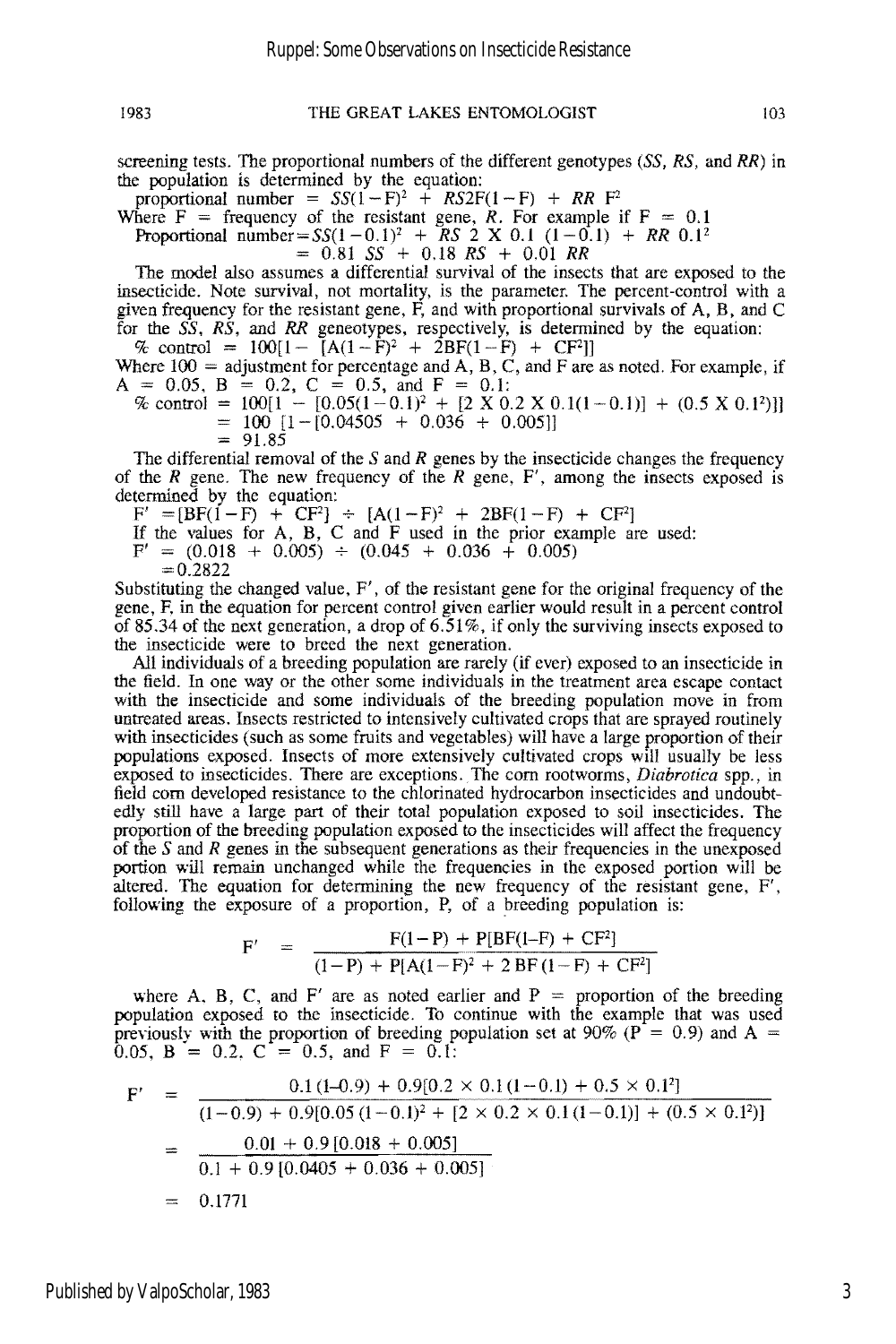104 THE GREAT LAKES ENTOMOLOGIST Vol. 16, No. 4

The percent control obtained by an insecticide application is detennined by the frequency of the resistance gene and the differential kill of the genotypes. The frequency of the resistance gene,  $F$ , was held at  $0.1$  in all of the computations of the model. This is probably a very high frequency, but was used to reduce the calculations in the model. The selective survivals of the genotypes were adjusted to give at least 90% control in the initial exposure as a lesser control very probably would not be accepted for use. The proportions of each genotype surviving an exposure to different dosages of an insecticide were estimated by plotting hypothetical log-probit curves with equal slopes for each genotype and calculating the percent mortality of each genotype at standard (10 units), low (8 units), and high (12 units) dosages. The retransfonned curves of pereent mortality on dosage are shown in Figure 1. The proportional survival of each genotype at each dosage were:

| Genotype  | Dosage |          |       |
|-----------|--------|----------|-------|
|           | Low    | Standard | High  |
| SS        | 0.060  | 0.023    | 0.009 |
| <b>SR</b> | 0.208  | 0.106    | 0.054 |
| RR        | 0.575  | 0.403    | 0.274 |

The proportions of the breeding population exposed to the insecticide, P, were set at 0.7, 0.8, and 0.9 (70, 80, and 90%). These exposures may be unrealistically high for any insect, but they were selected as they make the point without unduly prolonging the calculations. A control of less than  $75\%$  was used as the level at which the population would be classed as resistant; I believe that this is a realistic level for suspecting that a problem exists.

The results of the model using the selected parameters are shown in Figure 2. The rate of development of resistance increased with each increment in the proportion of the breeding population exposed and with each increment in the proportion of survival of the exposed insects. The reason for the increased rate of resistance with increased exposure of the population is simply that increasing numbers of susceptible individuals were eliminated from the progenitors of the subsequent generation by exposure to the inseeticide. The reason for the inereased rate of resistance with increased survival is not so obvious. The first thought would be that an exposure that results in a high survival should slow down resistance by having a large proportion of the susceptibles survive to breed the next generation. Indeed, reduced dosages of insecticides that would give increased survivals have been recommended as a means of minimizing the risk of development of resistance. The differential reduction in gene frequency, however, has its greatest effect on the hybrids which have equal numbers of resistant and susceptible genes independent of the frequencies of these genes in the total population. This means that a resistant gene survives with every susceptible gene that survives in the hybrid population. An extreme example of the importance of the survival of the hybrids is shown in Figure 3 where  $F = 0.1$ ,  $P = 0.5$ , and values of A, B, and C were selected for dominance of S, dominance of *R,* and no dominance:

| Genotype | Survival Level |              |            |
|----------|----------------|--------------|------------|
|          | S Dominant     | No Dominance | R Dominant |
| SS(A)    | 0.01           | 0.01         | 0.01       |
| SR(B)    | 0.01           | 0.5          | 0.99       |
| RR(C)    | 0.99           | 0.99         | 0.99       |

The model presented is genetically simplified as a single pair of alleles, S and R, that determine susceptibility to an insecticide is assumed. Considering the many uncertainties of field applications (reduced exposures, eseapes, and the like), the model is probably very realistic in its gross effect and has some implications in explaining risks of developing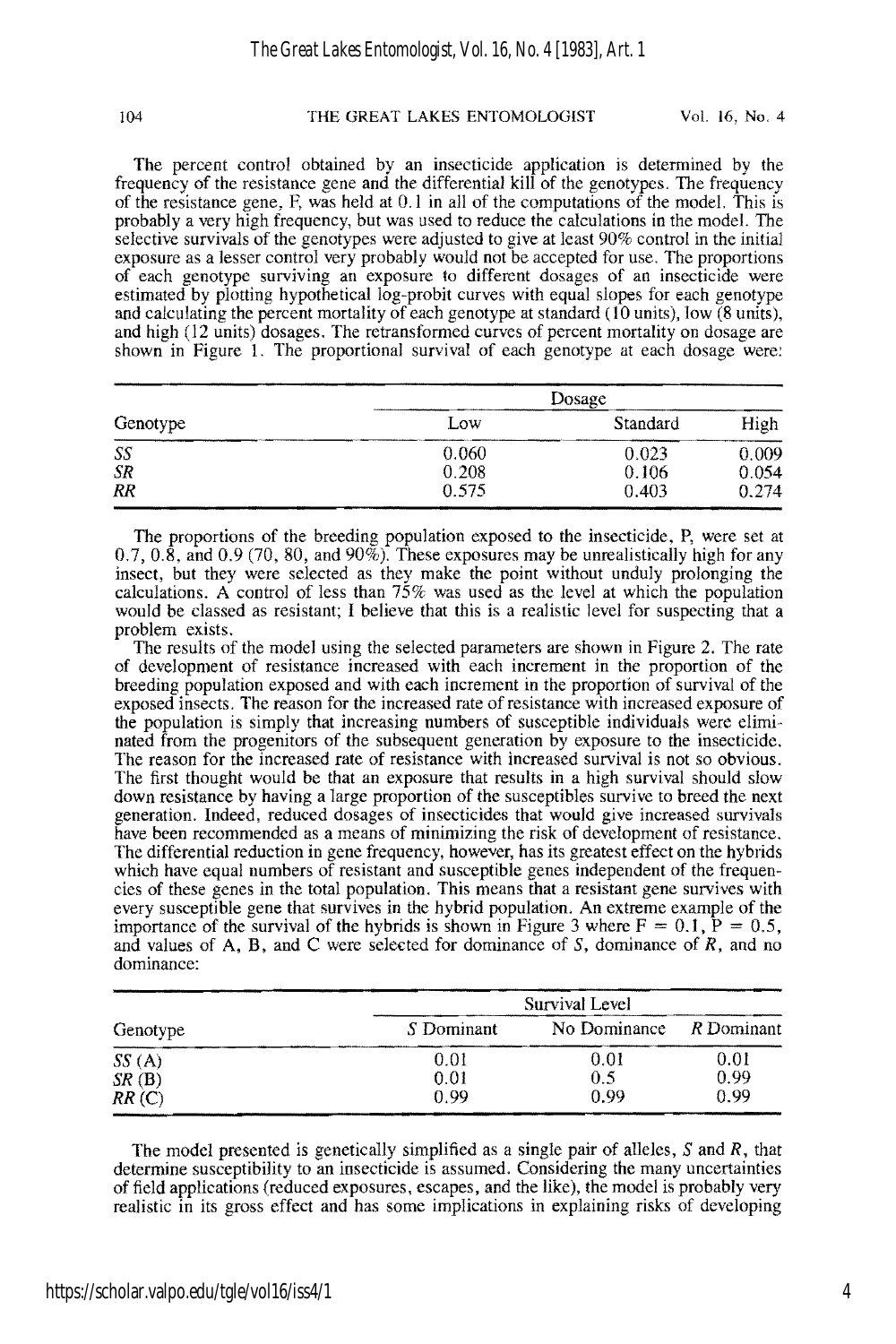

#### 1983 THE GREAT LAKES ENTOMOLOGIST 105



Fig. 2. Percent control of an insect obtained with successive exposures to an 8 ( $\bullet$ ), 10 (o), and 12 ( $\triangle$ ) unit deses of an insecticide when 90% (P = 0.9; upper graph), 80% (P = 0.8; center graph), and  $\degree$ G% (P = 0.7;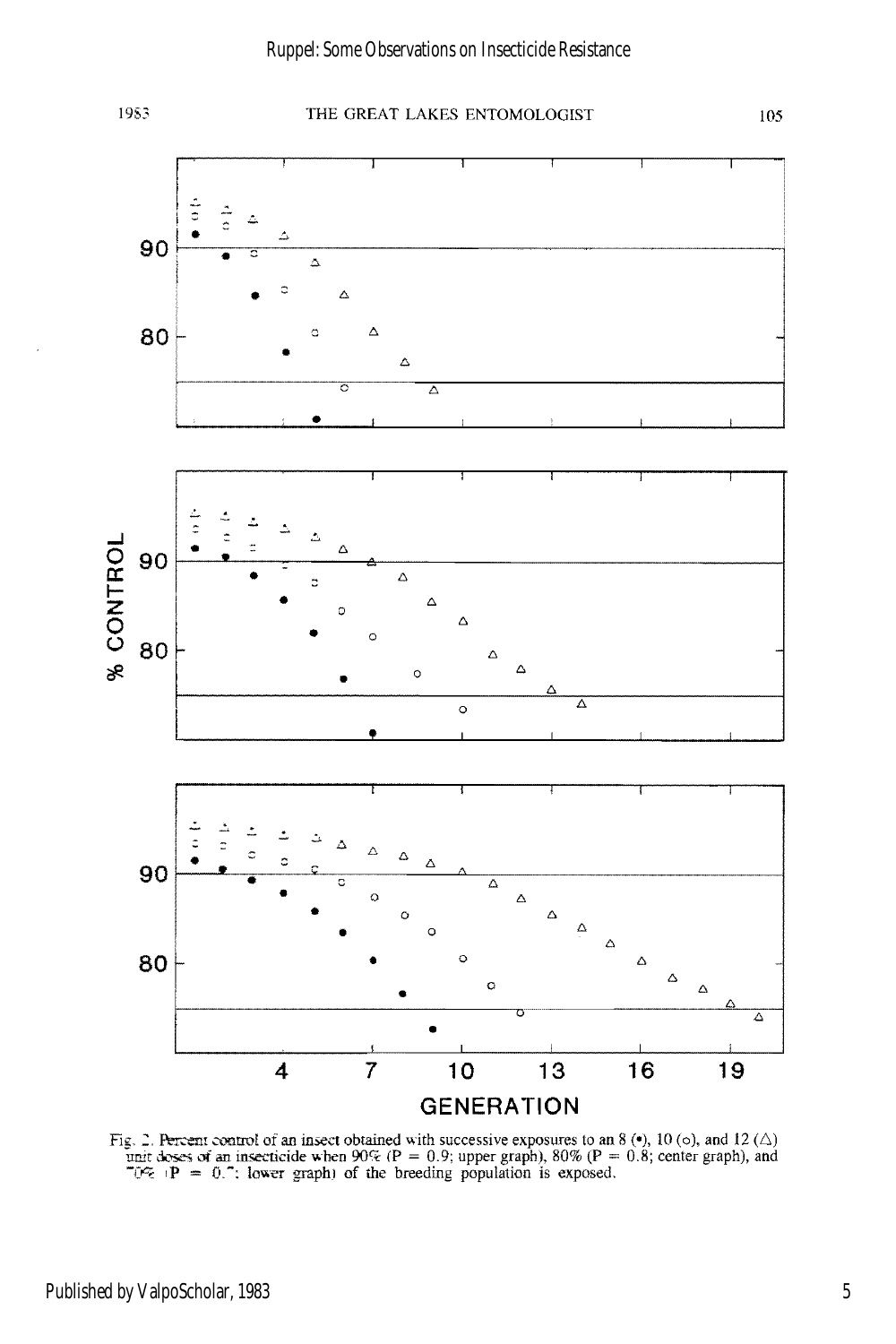

Fig. 3. Percent mortality of an insect obtained with successive exposures to an insecticide when the gene for resistance is dominant ( $\bullet$ ), the susceptible gene is dominant ( $\triangle$ ), and neither gene is dominant (0).

resistance, The most unrealistic parts of the model are its assumptions that growers will all treat the same year after year and that they will not make adjustments as the controls begin to drop. A point not in the model is that increasing dosage, as is often done, when resistance is suspected is of marginal value as (see Figure I) the dosage recommended is nearly always near the upper end of the log-probit mortality curve. The increased dosage will result in a lengthened residue of the insecticide. This could be beneficial (an improved control because of the prolongation of residual efficacy, for example) or deliterious (excessive residue on the crop or an unwarranted exposure of a second generation of the insect to the residue, for examples) depending on the circumstances. Insecticides degrade on the logarithm of time. This means that the time of low dosages that allows high survival (or causes low mortality, if you prefer) is disproportionally prolonged. Insecticides with short residues, at least relative to the generation time of the insect, should, therefore, present a lessened risk of resistance. Increasing dosage to suppress the effects of resistance could, given the proper circumstances, actually increase the rate of development of resistance by prolonging the residue. The model definitely shows that sufficient dosage should be used to reduce survival of the hybrids. There must be a balance of the